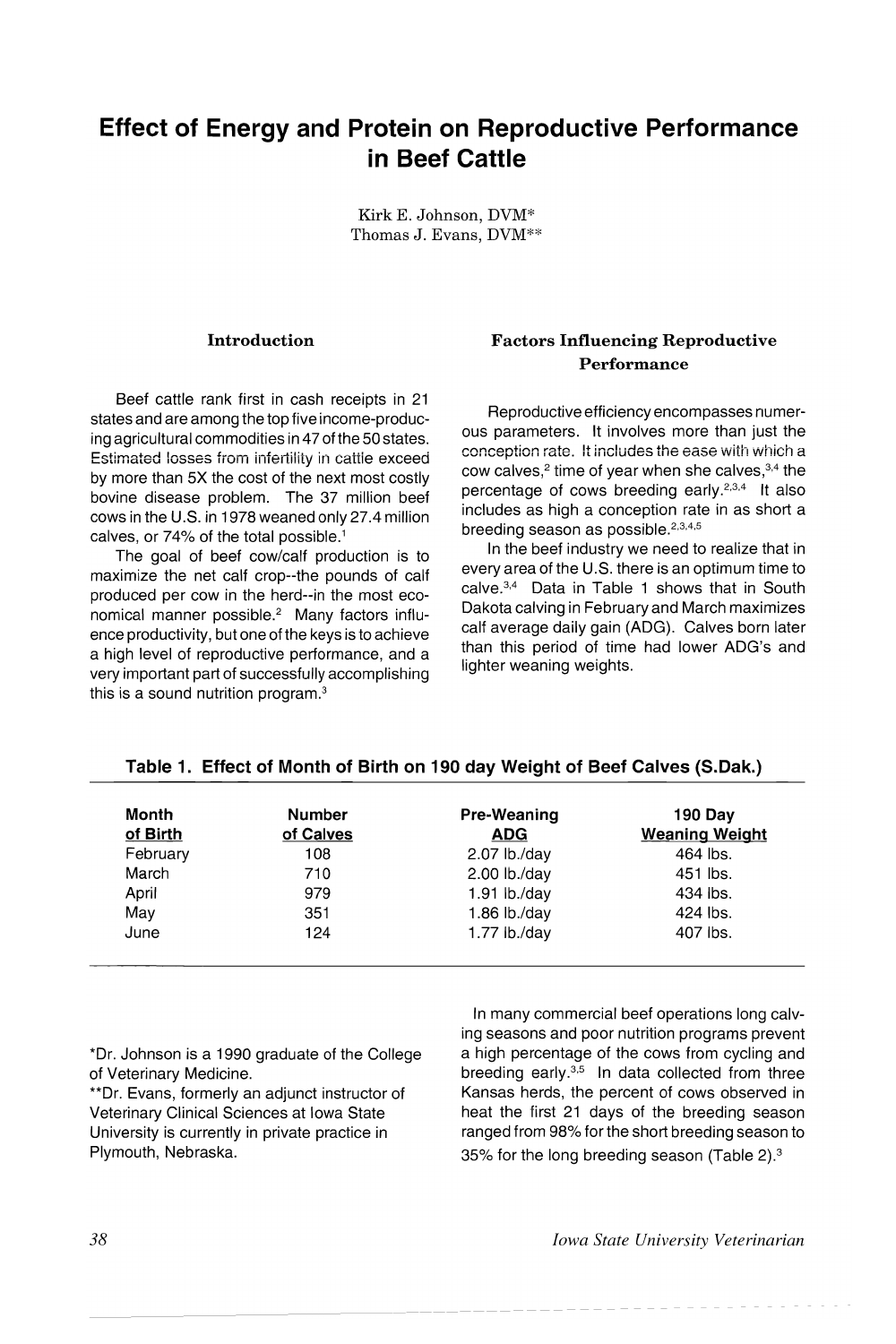|                              | Herd 1  | Herd 2   | Herd 3   |
|------------------------------|---------|----------|----------|
| Number of Cows               | 41      | 40       | 40       |
| Length of Breeding Season    | 45 days | 107 days | 135 days |
| Percent Cows Cycling by:     |         |          |          |
| - 21 days of breeding season | 98%     | 45%      | 35%      |
| - 30 days of breeding season | 98%     | 58%      | 50%      |
| - 45 days of breeding season | 100%    | 68%      |          |

## **Table 2. Reproductive Performance of Three Kansas Cow Herds**

The time between calving and the start of breeding season also influences the number of cows cycling early. Wiltbank and others reported on the length of time postpartum and the percentage of good-nutrition heifers and cows which were in heat (Table 3).<sup>5,6</sup> These results point out the need for at least 50-60 days between calving and the breeding season. A shortened breeding season serves to tighten up the duration of the calving season, resulting in a more uniform calf crop, while providing the time necessary for cows to resume normal estrus activity. The more uniform calf crop allows more of the replacement heifers to reach the necessary size and age at breeding time. The difference of the length of breeding season on calving pattern is seen in Table 4.5

In summary, a reproductive program that is timed for early calving and short duration will: increase average weaning weights, increase the number of heifers calving early, provide a more uniform calf crop, and increase the number of cows cycling early in the next breeding season. <sup>5</sup> These goals emphasize the need for a good nutrition program.

|                                                                        |                | % Cycling |
|------------------------------------------------------------------------|----------------|-----------|
| Days                                                                   | 1st calf       |           |
| Postpartum                                                             | <b>Heifers</b> | Cows      |
| 40                                                                     | 15             | 30        |
| 50                                                                     | 24             | 53        |
| 60                                                                     | 47             | $72*$     |
| 70                                                                     | 62             | 82        |
| 80                                                                     | 68             | 89        |
| 90                                                                     | 69             | 94        |
| * 91% of good-condition cows were reported cycling at 60 days by Rice. |                |           |

## **Table 3. Good Body Condition at Calving &** % **Cycling in the Postpartum Period**

## **Table 4. Calving Pattern of Cows that Calved as an Indicator of Early Conception in the Breeding Season**

| <b>Calving Pattern</b>                                                   |                |       |                |       |  |
|--------------------------------------------------------------------------|----------------|-------|----------------|-------|--|
| 45 day breeding season<br>90 day breeding season<br>1st Calf<br>1st Calf |                |       |                |       |  |
| $%$ born                                                                 | <b>Heifers</b> | Cows  | <b>Heifers</b> | Cows  |  |
| 1st cycle                                                                | 57.8%          | 32.7% | 78.4%          | 65.8% |  |
| 2nd                                                                      | 34.5           | 46.9  | 21.6           | 29.2  |  |
| 3rd                                                                      | 6.5            | 17.8  | 0.0            | 5.0   |  |
| 4th                                                                      | 1.2            | 2.6   | 0.0            | 0.0   |  |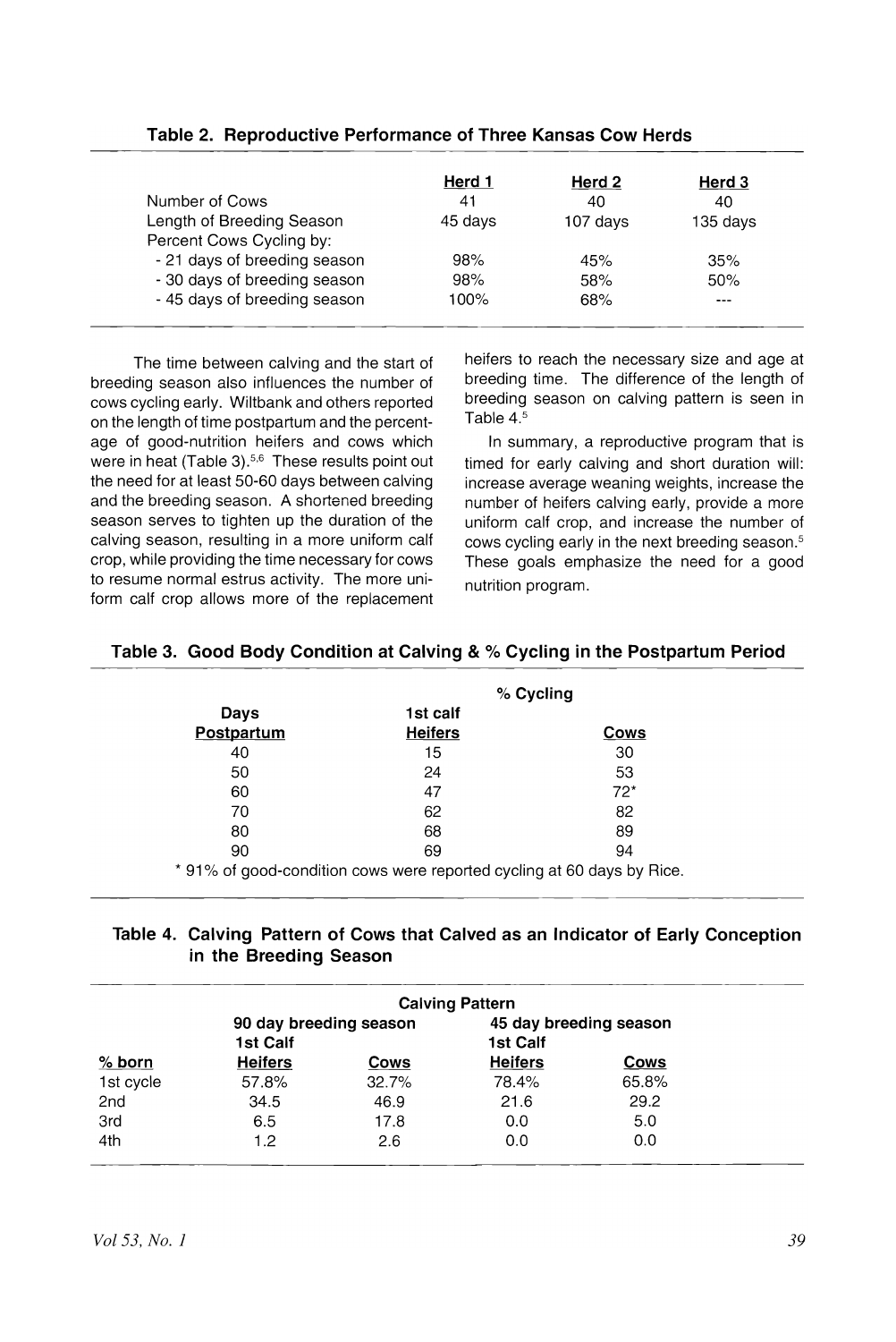### The Role of Energy and Protein on Cow Herd Reproduction

EnergylTDN. Energy should be the first nutrient to consider in a cow herd nutrition program. Since beef cow nutrition is based on utilization of roughage and grain production residues, energy also represents the major feed ingredient expense. The role of energy in a cow herd nutrition program has been well documented in many research trials over the years. Proper energy balance plays an extremely important role in

reproductive performance, calf weaning weights, and in the overall productivity per cOW. 3,4,5,8,10,11

Factors to consider in determining the energy requirements of a cow herd are: 1) cow stage of production, 2) cow frame size, 3) level of milk production, 4) cow body condition, 5) cold weather stress, and 6) the age of the cow.

1) Stage of production. It is useful to consider stage of production in four periods (Table  $5$ ).<sup>2,3,7</sup> Table 6<sup>19</sup> illustrates the nutrient requirements for an 1100 lb. cow during each of the four periods.

| Length of period | Period 1<br>82 days | Period 2<br>123 days      | Period 3<br>110 days | Period 4<br>50 days |  |  |
|------------------|---------------------|---------------------------|----------------------|---------------------|--|--|
| Stage            | post-calving        | pregnant<br>and lactating | mid-gestation        | pre-calving         |  |  |
| Calving Date     | April 1             | June 22                   | October 23           | February 10         |  |  |

# Table 5. Beef Cow Year by Periods

# Table 6. NRC Requirements for a 1100 lb. Beef Cow Producing 15 Ibs. of Milk During Each of the Four Periods in the 365-day Beef Cow Year

|                    | Period 1<br>Post-calving | Period 2<br>Pregnant<br>and Lactating | Period 3<br><b>Mid-Gestation</b> | Period 4<br><b>Pre-Calving</b> |
|--------------------|--------------------------|---------------------------------------|----------------------------------|--------------------------------|
|                    | <u>(82 Days)</u>         | $(123 \text{ Days})$                  | $(110 \text{ Days})$             | $(50 \text{ Days})$            |
| TDN (lb/day)       | 13.2                     | 11.4                                  | 9.5                              | 11.2                           |
| Protein (lb/day)   | 2.3                      | 1.9                                   | 1.4                              | 1.6                            |
| Calcium (g/day)    | 33                       | 27                                    | 17                               | 25                             |
| Phosphorus (g/day) | 25                       | 22                                    | 17                               | 20                             |
| Vitamin A (IU/day) | 39,000                   | 36,000                                | 25,000                           | 26,000                         |

Period 1: This is the time period when the cow is lactating at her highest level. The cow must also accomplish uterine involution, resume normal estrus activity, and be rebred during this period. This is the most important nutritional period for the beef cow. *<sup>3</sup>*

Extensive research on the effect of feeding various energy levels during the postpartum period were conducted at the Fort Robinson Experiment Station in Nebraska (Tables 7,8,9). The level of energy fed post-calving is shown in Table 7. As can be noted in Table 8, when a low level of energy was fed post-calving, 14% of the cows did not exhibit estrus by 90 days postpartum. In contrast, when a high level of energy was fed post-calving all of the cows had cycled. Even more important than its effect on the percentage of cows cycling after calving was the dramatic effect of postpartum energy levels on conception rate. As is noted in Table 9, the cows receiving the bigh level of energy had a 60% first service conception rate as compared to 43% first service conception rate for those cows on the low level of energy. A dramatic difference is seen in the percent of cows pregnant versus only 29% of those cows on the low level of energy.<sup>8</sup>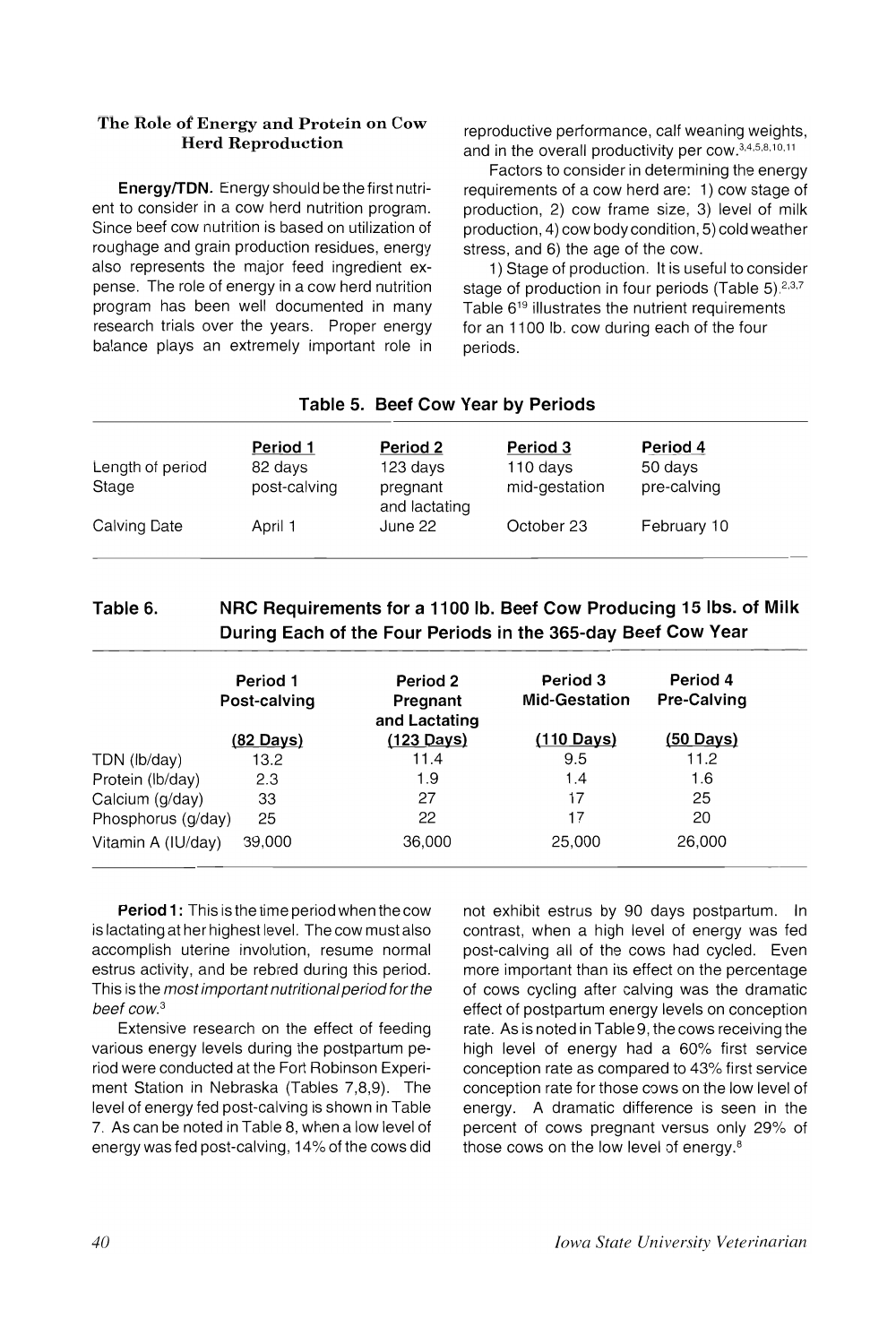| TDN                      |                  |                          | <b>Pounds TDN</b> |
|--------------------------|------------------|--------------------------|-------------------|
| <b>Before</b><br>Calving | After<br>Calving | <b>Before</b><br>Calving | After<br>Calving  |
| High                     | High             | 9                        | 16                |
| High                     | Low              | 9                        | 8                 |

## Table 7. Effect of Energy Levels after Calving-Cows

### Table 8. Effect of First Postpartum Estrus

|                          | <b>TDN Level Post-Calving</b> |         |
|--------------------------|-------------------------------|---------|
|                          | High                          | Low     |
| Interval to First Estrus | 48 days                       | 43 days |
| % Showing Heat by        |                               |         |
| - 50 days after calving  | 65%                           | 76%     |
| - 90 days after calving  | 95                            | 86      |
| - didn't show heat       |                               | 14      |

## Table 9. Effect of Energy Post-Calving on Pregnancy Rate

| <b>Calving Time</b>                               | From 1st    |                   | <b>After Breeding</b>  | Pregnant<br>Cows<br><b>Not Showing</b> |  |
|---------------------------------------------------|-------------|-------------------|------------------------|----------------------------------------|--|
| <b>To Breeding</b>                                | Service (%) | $20 \text{ days}$ | $90 \text{ days } (%)$ | Heat $(\%)$                            |  |
| Losing Weight<br>$(8$ lbs. TDN $)$<br>Gain Weight | 43          | 29                | 72                     | 14                                     |  |
| $(16$ lbs. TDN)                                   | 60          | 57                | 82                     | 0                                      |  |
| Difference                                        | 17          | 28                | 10                     | 14                                     |  |

Period 2: During this period, the cow should be in the early part of pregnancy, while still lactating and maintaining a calf. It is also during this period that the cow should be gaining weight and laying on some energy reserve to prepare for the winter months, assuming a spring calving season. $2,3$ 

Period 3: This is the period that follows the weaning of the calf and is referred to as midgestation. The beef cow must maintain her body weight and the growth of the developing fetus. During this period, the beef cow's nutrition needs are at the lowest level of any stage of the year.<sup>2,3</sup>

It should be remembered, however, that this is also the easiest time to put weight on the cowto get her ready for winter. Weaning in early to mid October will allow time to regain proper body

condition if necessary. Cows going into winter in good condition take 10 to 15 percent less feed than thin COWS,?,9,19,21

Period 4: Ensuring next year's calf depends to a great extent on meeting the nutritional requirements of the cow during the last trimester of gestation for this year's calf. Viability and vitality of this year's calf also depend on the maternal nutritional status during this period. <sup>4</sup>

Numerous research trials have documented that when a nutritional deficiency occurs, reproductive performance is affected.2,3,8,1o,11 The level of prepartum nutrition (both protein and energy, but most notably energy), has a major impact on how soon the cows will cycle after calving (Table  $10)$ . $8$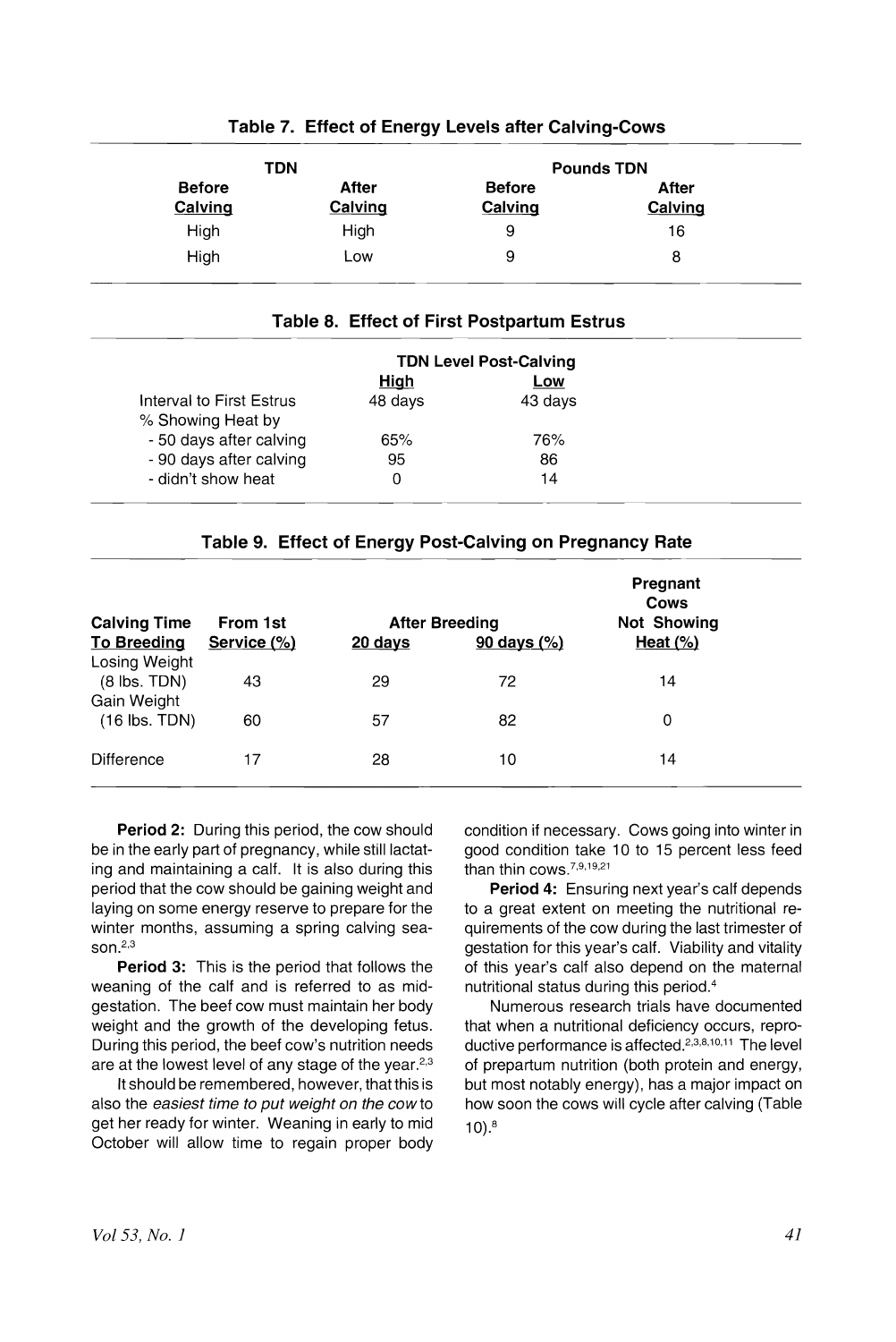| <b>Feeding Level</b>        | % Cows Showing<br><b>Estrus After Calving</b> |         |         |  |
|-----------------------------|-----------------------------------------------|---------|---------|--|
| (All at 16# TDN Postpartum) | 50 days                                       | 70 days | 90 days |  |
| Low $(4.5# TDN)$            | 25%                                           | 70%     | 85%     |  |
| High $(8# TDN)$             | 65%                                           | 90%     | 95%     |  |

#### Table 10. Effects of Prepartum Nutrition on Return to Heat in Beef Cows

# Table 11. Effect of Malnutrition on Colostrum and Immunoglobulin Production Postpartum

|                              |       | Adequately      | Inadequately    |
|------------------------------|-------|-----------------|-----------------|
|                              |       | <b>Fed Cows</b> | <b>Fed Cows</b> |
| Body Weight at Calving (lbs) |       | 1040            | 760             |
| Condition at calving         |       | good            | thin            |
| Colostral Ig concentration   | IgG   | 57              | 56              |
| immediately after            | lgM   | 5.2             | 6.4             |
| calving (mg/ml)              | IgA   | 5.4             | 7.0             |
| <b>Total Colostrum</b>       |       |                 |                 |
| produced in 1st 6 hrs        | mean  | 2500            | 1200            |
| after calving (ml)           | range | 1700-4900       | 150-1900        |
| Total Ig secreted in the     |       |                 |                 |
| 1st 6 hrs after calving (gm) |       | 144             | 76              |

Cows underfed energy during the prepartum period produce less colostrum, lower quality colostrum (Table 11), and less milk, which can have a dramatic effect on mortality, morbidity and subsequent growth rate of the calf.<sup>1,4,10</sup> The single most important factor in preventing neonatal disease is to ensure that the calf receives adequate quantities of good quality colostrum as soon as possible after birth. When calves receive less than 90 grams of total colostral immunoglobulins and are exposed to a pathogenic agent, they will develop an acute, severe diarrhea and, regardless of treatment, will generally die. Thus, inadequate nutrition during the prepartum period dramatically increases the incidence and severity of disease in calves exposed to pathogenic organisms. <sup>4</sup>

The results of a study where cows received a diet meeting only 70% of their energy needs during the last 100 days prepartum are shown in Table 12. Low level dietary energy 30 days pre-

calving reduced birth weight, calf livability, cow's milk production, and calf weaning weight while increasing both the number of health problems in the calves and the length of time from calving to 1st postpartum estrus.<sup>10</sup>

Several studies have reported that prepartum nutrition level can alter birth weight although not enough to consistently affect dystocia.<sup>2,10,12,13</sup> In general, increased birth weight has been associated with increased weaning weights, which are probably a function of both additional milk production by the cow and the fact that larger birth weights are associated with faster rates of gain to weaning.<sup>2,12</sup>

Reported effects of prepartum nutrition on conception rates have varied. Some studies have shown that cows that lose weight during gestation but then compensate greatly in weight gain during the postpartum period will actually have higher conception rates (Table 13).<sup>3,8</sup>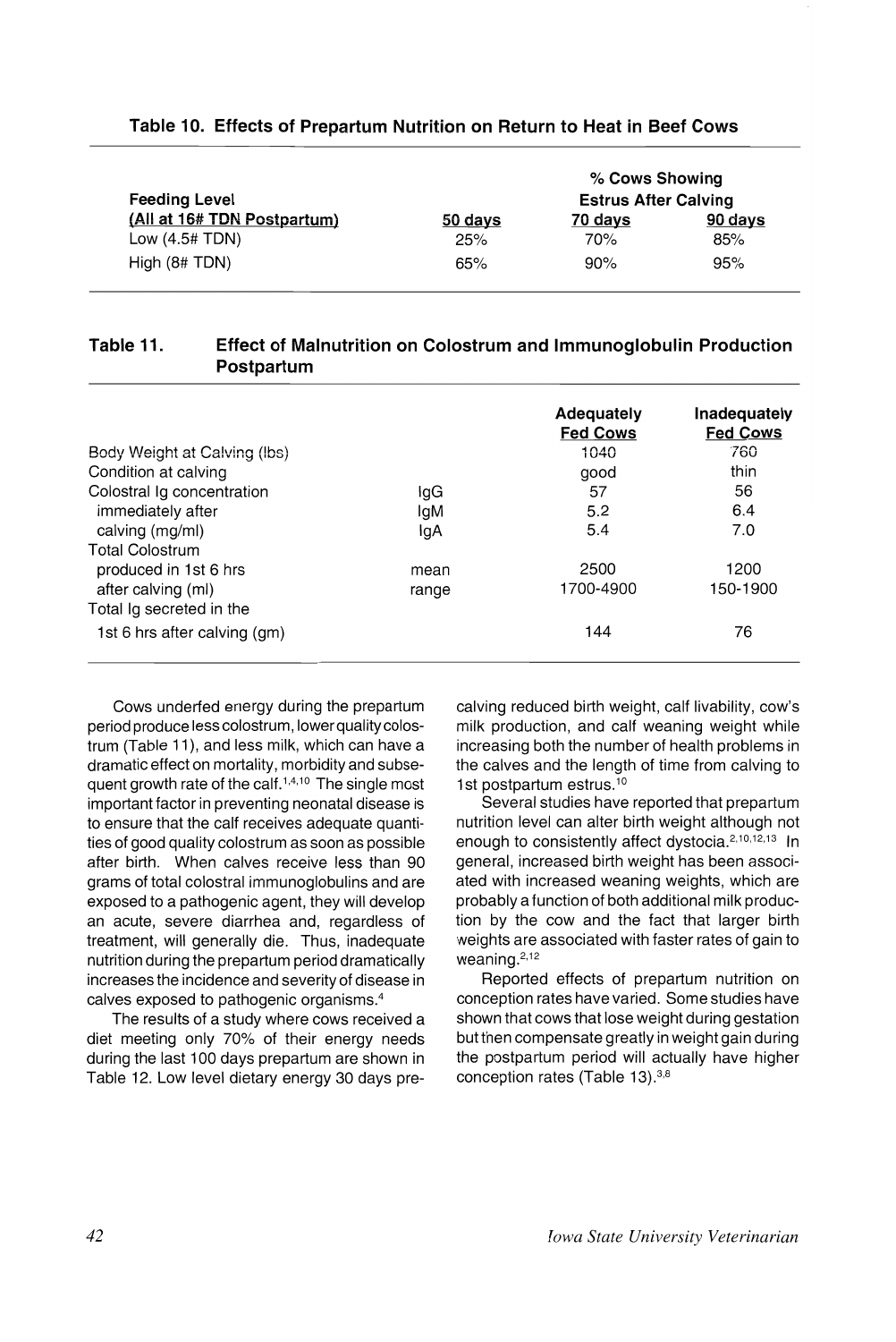|                                    | <b>Continuous Low</b><br><b>Energy Level</b> | <b>Elevated Energy</b><br>Level for Last<br>30 Days prepartum |
|------------------------------------|----------------------------------------------|---------------------------------------------------------------|
| Level of energy                    |                                              |                                                               |
| - Ibs if TDN 1st 70 days           | 4.84                                         | 4.84                                                          |
| of 100 day prepartum period        |                                              |                                                               |
| - Ibs of TDN last 30 days          | 4.84                                         | 10.60                                                         |
| of pre-calving                     |                                              |                                                               |
| Weight change                      |                                              |                                                               |
| - 1st 70 days (lbs)                | $-120$                                       | -115                                                          |
| - Last 30 days (lbs)               | $-23$                                        | $+93$                                                         |
| Birth weight of calf (lbs)         | 59                                           | 67                                                            |
| Calf survival                      |                                              |                                                               |
| - at birth                         | 90.5%                                        | 100%                                                          |
| - at weaning                       | 71.4%                                        | 100%                                                          |
| Calves treated for scours          | 52.0%                                        | 33.4%                                                         |
| Cows milk production (lbs/day)     | 9.0                                          | 12.0                                                          |
| Weaning weight (lbs)               | 294.0                                        | 320.0                                                         |
| In estrus by 40 days after calving | 37.5%                                        | 47.6%                                                         |
|                                    |                                              |                                                               |

# Table 12. Effect of Prepartum Energy Levels on Cow Productivity

# Table 13. Effect of Energy Level on Conception Rates

| <b>Feeding Level</b> |                   |     |                             |     |            |
|----------------------|-------------------|-----|-----------------------------|-----|------------|
| (pre-post            | <b>Bred not</b>   |     | <b>Service Conceived By</b> |     | Services/  |
| partum)              | <b>Conceiving</b> | 1st | <u>2nd</u>                  | 3rd | Conception |
| High-high            | 5%                | 67% | 95%                         | 95% | 1.55       |
| High-Low             | 10                | 42  | 74                          | 84  | 2.35       |
| Low-high             |                   | 65  | 75                          | 100 | 1.60       |
| Low-low              | 33                | 33  | 50                          | 67  | 3.00       |
|                      |                   |     |                             |     |            |

2) Cow size. In the past 10 years, research has focused on the relationship of cow size and breed to production efficiency. Some investigators have reported that breed and associated size may have an impact on the maintenance requirements of cows (Table  $14^{14}$ ),<sup>14,15</sup> while others have reported that the amount of energy required per pound of calf weaned will be fairly constant, and not influenced by size or breed.3,16,17,18 Most of this information was based mainly on output characteristics such as digestible energy to dam per lb. of calf weaned (Table 15).16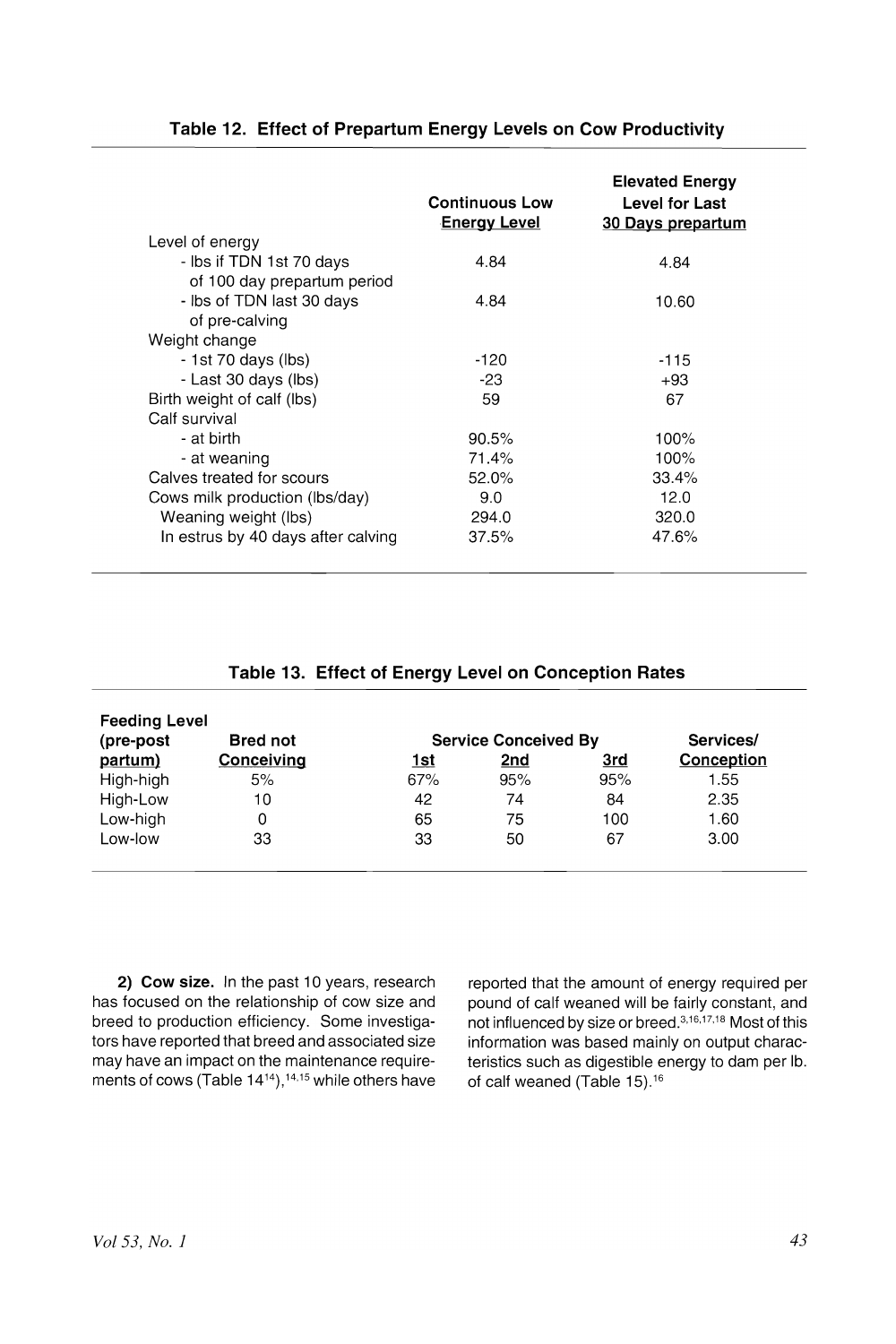| <b>Breed or</b><br><b>Breed cross</b> |                    | <b>Physiological State</b>         | <b>Maintenance</b><br>kcal * kg .75 * d <sup>1</sup> |
|---------------------------------------|--------------------|------------------------------------|------------------------------------------------------|
| Angus-Hereford                        |                    | Nonpregnant, nonlactating, 9-10 yr | 130                                                  |
| Charolais X                           | 66                 |                                    | 129                                                  |
| Jersey X                              | $\alpha$           | $\alpha$<br>$\alpha$               | 145                                                  |
| Simmental X                           | $\alpha$           | ĠŚ.<br>$\epsilon$                  | 160                                                  |
| Angus                                 |                    | Nonpregnant, lactating, 5-6 yr     | 149                                                  |
| Hereford                              | $\alpha$           |                                    | 141                                                  |
| Simmental                             | $\mathbf{f}$       | $^{12}$<br>$\epsilon$              | 166                                                  |
| Charolais                             | $\alpha$           | $\alpha$<br>$\alpha$               | 165                                                  |
| Angus                                 |                    | Nonpregnant, nonlactating, 5-6 yr  | 118                                                  |
| Hereford                              | $\epsilon$         |                                    | 120                                                  |
| Simmental                             | $\alpha$           | $\alpha$<br>$\alpha$               | 134                                                  |
| Hereford                              |                    | Growing-finishing, 9-15 mo         | 106                                                  |
| Simmental                             | $\alpha$           |                                    | 126                                                  |
| Angus-Hereford                        |                    | Pregnant, lactating 8-9 yr         | 151                                                  |
| Red Poll X                            | 66                 | $\alpha$                           | 157                                                  |
| <b>Brown Swiss X</b>                  | $\epsilon$         | $\epsilon\epsilon$<br>$\epsilon$   | 156                                                  |
| Gelbvieh X                            | $\epsilon$         | $\mathbf{G}$<br>$\alpha$           | 158                                                  |
| Maine Anjoe X                         | $\epsilon\epsilon$ | $\epsilon$<br>$\alpha$             | 146                                                  |
| Chianina X                            | 66                 | $\alpha$<br>$\alpha$               | 174                                                  |

# **Table 14. Estimates of Metabolizable Energy Required for Maintenance of Various Breeds or Breed Crosses**

# **Table 15. Feed Utilization by Two-Year-Old Crossbred Cows**

|                                                           | <b>Breed Cross</b> |                  |        |                  |
|-----------------------------------------------------------|--------------------|------------------|--------|------------------|
|                                                           | Angus<br>х         | Angus<br>χ       | Angus  | Angus<br>х       |
|                                                           | <b>Hereford</b>    | <b>Charolais</b> | Jersey | <b>Simmental</b> |
| No. of Cows                                               | 25                 | 28               | 25     | 29               |
| 1st service conception $(\%)$                             | 68                 | 79               | 72     | 72               |
| Total conception (%)                                      | 92                 | 85               | 100    | 93               |
| Calves weaned (%)                                         | 92                 | 96               | 84     | 97               |
| Weaning weight (lbs)                                      | 482                | 515              | 488    | 517              |
| Digestible energy of dam/lb<br>calf weaning weight (Mcal) | 9.2                | 9.5              | 9.3    | 9.4              |

According to NRC recommendations, as cows increase in weight, each 10% increase in weight is accompanied by an approximate 6-7% increase in required energy level.<sup>2,19</sup> Work done at Clay Center, Nebraska showed differing results. The larger, growthier, heavier breeds have a higher energy requirement per pound of body weight for maintenance than medium and smaller framed breeds of cattle (Table 14).<sup>14</sup> Miller, et al. at Iowa State have utilized these findings and incorporated a 15% increase in pound per pound maintenance requirement in their computerized Beef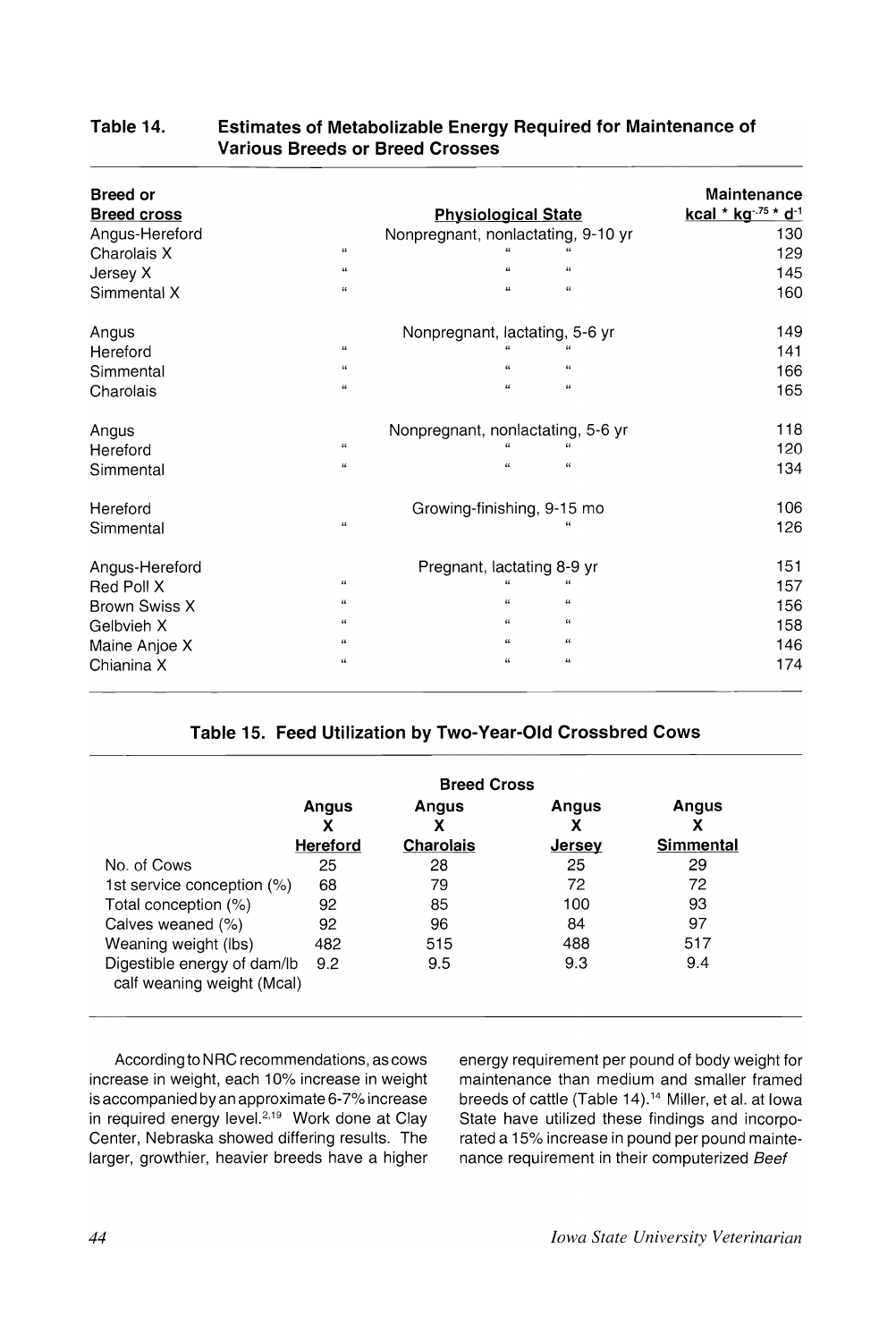CowRationAnalysis Programfor exotic and exotic cross cows. However, in this program, Charolais are not in the exotic list.<sup>15</sup> Maintenance requirements appearto increase with increased potential for growth rate, as well as with increased potential for milk production. Thus, the larger, growthier cattle may have less advantage or be at a disadvantage in an environment that may restrict their capabilities. <sup>14</sup>

3) Level of Milk Production. As with increased frame size, the cattle industry has been selecting for increased milk production. Unfortunately we often do not take into account how much effect the increase in milk production will have on TON and protein requirements. As shown in Table 16, going from a cow producing 11 Ibs. of milk to one producing 22 Ibs. of milk without any alteration in the cow's size, increased the TON requirement by 28% and the crude protein requirement by 42% during the early postpartum period.<sup>3</sup>

4) Body condition. Reproductive efficiency in beef herds will improve by evaluating body condition as a criterion for determining nutritional status, since body condition score (BCS) at calving is a direct measure of prepartum nutritional status.4

The calving interval has been shown to be negatively correlated with body condition (Table 17).<sup>20</sup> As BCS decreased (one being thin, and four in medium condition), the calving interval increased.

#### Table 16. Effect of Milk Production on Nutrient Needs

|               |         | <b>Level of Milk ProductionPercent</b> |          |
|---------------|---------|----------------------------------------|----------|
|               | 11 lbs. | 22 lbs.                                | Increase |
| TDN           | 11.0    | 14.1                                   | 28%      |
| Crude Protein | 1.9     | 27                                     | 42%      |

| Table 17. | Relationship Between BCS at Mating and the Calving Interval in Beef |
|-----------|---------------------------------------------------------------------|
|           | Cows                                                                |

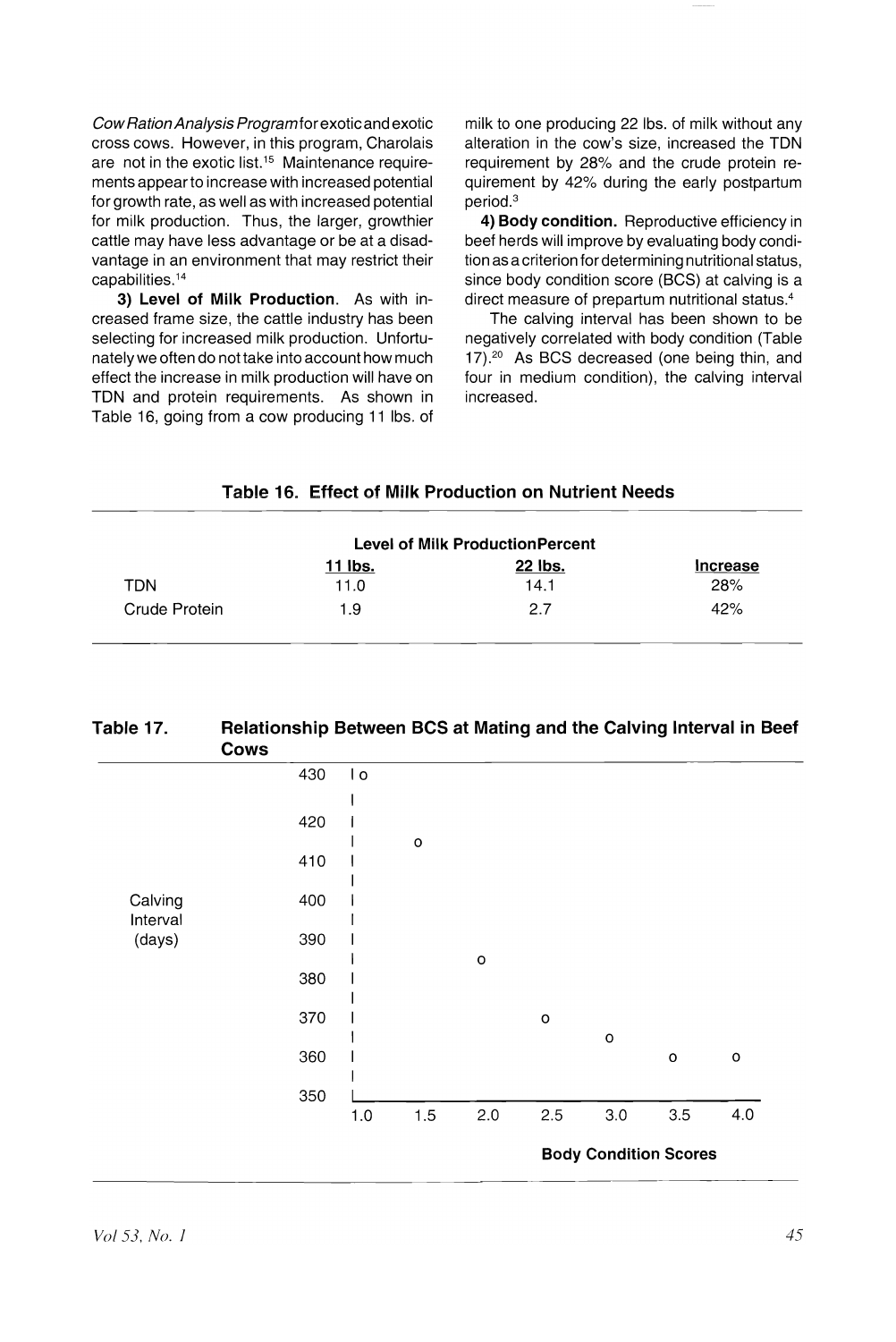A significant relationship has been shown between BCS at calving and subsequent pregnancy rate. Only 72% of cows that were thin at calving were pregnant after an 80 day breeding season that began 82 days after the first cow calved. This compares to 89 and 92%, respectively, of cows in moderate and good condition at calving being pregnant after 80 days of breeding. Note also the decrease in cows pregnant in early breeding season when they were thin at calving (Table 18). Most of the cows in moderate and good condition at calving returned to estrus by the start of breeding season (Table 19). There must be adequate condition on the cow at parturition if we expect her to be in estrus within 80 days after calving. <sup>4</sup>

Spitzer at Clemson University reported on an on-going project involving 130 cows over 2 years; the results being depicted in Table 20. All of these cows received a high level of nutrition in the last trimester of gestation and calved with moderate to good BCS. Ahigh proportion showed estrus early in the breeding season regardless of how they were fed postpartum.<sup>4</sup>

| Condition  | <b>Percent Pregnant After Breeding</b> |         |  |
|------------|----------------------------------------|---------|--|
| at calving | $20$ days                              | 80 days |  |
| Thin       | 25                                     | 72      |  |
| Moderate   | 35                                     | 89      |  |
| Good       | 39                                     | 92      |  |

### **Table 18. Effect of Body Condition at Calving on Rebreeding**

#### **Table 19. Cows Showing Estrus as Related to BCS at Calving**

|                         |            |            |            | In Estrus Postpartum (cumulative %) |            |            |
|-------------------------|------------|------------|------------|-------------------------------------|------------|------------|
| Condition<br>at Calving | 40<br>days | 50<br>days | 60<br>days | 70<br>days                          | 80<br>days | 90<br>days |
| Thin                    | 19         | 34         | 46         | 55                                  | 62         | 66         |
| Moderate                | 21         | 45         | 61         | 79                                  | 88         | 92         |
| Good                    | 31         | 42         | 91         | 96                                  | 98         | 100        |

# **Table 20. Effect of Postpartum Nutrition on Occurrence of Estrus When Cows Calved with Moderate to Good Condition**

|           |         | In Estrus Postpartum (cumulative %) |         |  |  |  |
|-----------|---------|-------------------------------------|---------|--|--|--|
| Group*    | 20 days | 40 days                             | 60 days |  |  |  |
| High      | 82      | 96                                  | 100     |  |  |  |
| Moderate  | 90      | 97                                  | 100     |  |  |  |
| Low       | 81      | 91                                  | 100     |  |  |  |
| Low-flush | 86      | 96                                  | 100     |  |  |  |

High: Fed to gain 1.0 to 1.5 lb/day from calving through the breeding season. Moderate: Fed to maintain body weight from calving through the breeding season. Low: Fed to lose 1.0 to 1.5 lb/day from calving through the breeding season. Low-flush: Fed to lose 1.0 to 1.5 Ib/day until 14 days prior to the start of the breeding season and then fed a flushing ration calculated to ensure rapid weight gains for a 28-day period.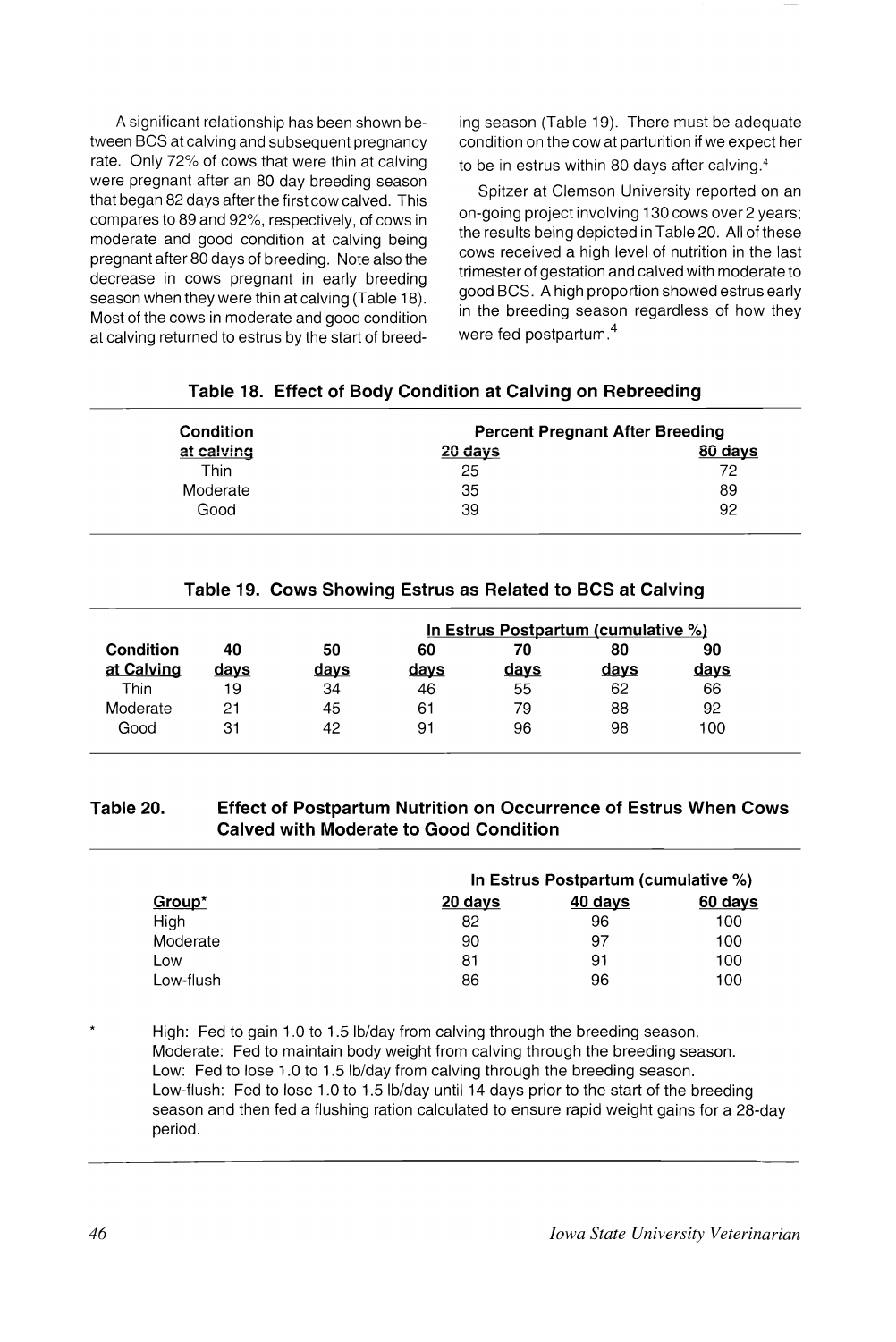The key to early return to estrus in beef cows is adequate prepartum levels of nutrition, which results in cows calving in moderate to good BCS. As previously discussed, this is also the key to a healthy calf, and a milk supply capable of supporting heavy weaning weights. However, if the weight loss after calving is sever, even cows calving in good body condition may not cycle or may initiate cyclicity and then become anestrous. These effects are compounded if cows receive low levels of nutrition both before and after calving (Table 13).4,8

**5) Cold weather.** Environmental conditions have a major influence on the cow's nutrient requirements. Unfortunately, too often in our cattle feeding program we fail to consider this aspect.3 Effective temperature is an index of the heating or cooling power of the environment, which includes any factor that alters environmental heat demand, such as solar radiation, wind, humidity, or precipitation.

The major effect of cold temperature on the nutrient requirements of the cow is an increased need for energy and Vitamin A. Most data suggests that needs for protein, other vitamins, and minerals are not altered during cold.? When cows are subjected to cold weather that is below the lower critical temperature (the temperature at which rate of performance begins to decline as temperatures become colder), the level of energy must be increased by approximately 1% for each 1° F drop below the critical temperature in order for the cow to maintain weight.  $2,3,22$  Table 21 gives the lower critical temperatures and increased energy requirements for various conditions.?

As temperature drops there is an increase in voluntary feed intake (Table 22). Passage rate increases with increased intake, and as a result roughage digestibility declines (about 1% for every 10° F fall in effective temperature).<sup>7</sup>

The results of not adjusting for coldness (Table 23) are: a decrease in milk production which will give a smalier caif at weaning, and poor weight gain in the last half of gestation which reflects on the lower percent cycling 60 days post-calving.?

# **Table 21. Estimated Lower Critical Temperatures for Beef Cattle and the Increased Maintenance Energy Costs for Cattle per Degree (F) Coldness**

| <b>Coat Description</b>                                                                                                               | Critical<br>Temperature | 1100 lb. Cow<br>(% increase/degree coldness) |
|---------------------------------------------------------------------------------------------------------------------------------------|-------------------------|----------------------------------------------|
| Summer Coat or Wet                                                                                                                    | $59^{\circ}$ F          | 2.0                                          |
| Fall Coat                                                                                                                             | 45°F                    | 1.3                                          |
| <b>Winter Coat</b>                                                                                                                    | $32^{\circ}F$           | 1.0                                          |
| <b>Heavy Winter Coat</b>                                                                                                              | 18ºF                    | 0.7                                          |
| *For animals in sunlight, critical temperature may be increased 5 to 9°F, which is beneficial in<br>winter and detrimental in summer. |                         |                                              |

# **Table 22. Change in Voluntary Feed Intake as Temperature Drops**

| <b>Temperature</b> | <b>Percent Change</b>            |  |  |
|--------------------|----------------------------------|--|--|
| 41-23°F            | Increase by 3-8%                 |  |  |
| $23 - 5^{\circ}F$  | $^{66}$<br>$5 - 10%$             |  |  |
| Below 5°F          | $^{16}$<br>$\alpha$<br>$8 - 25%$ |  |  |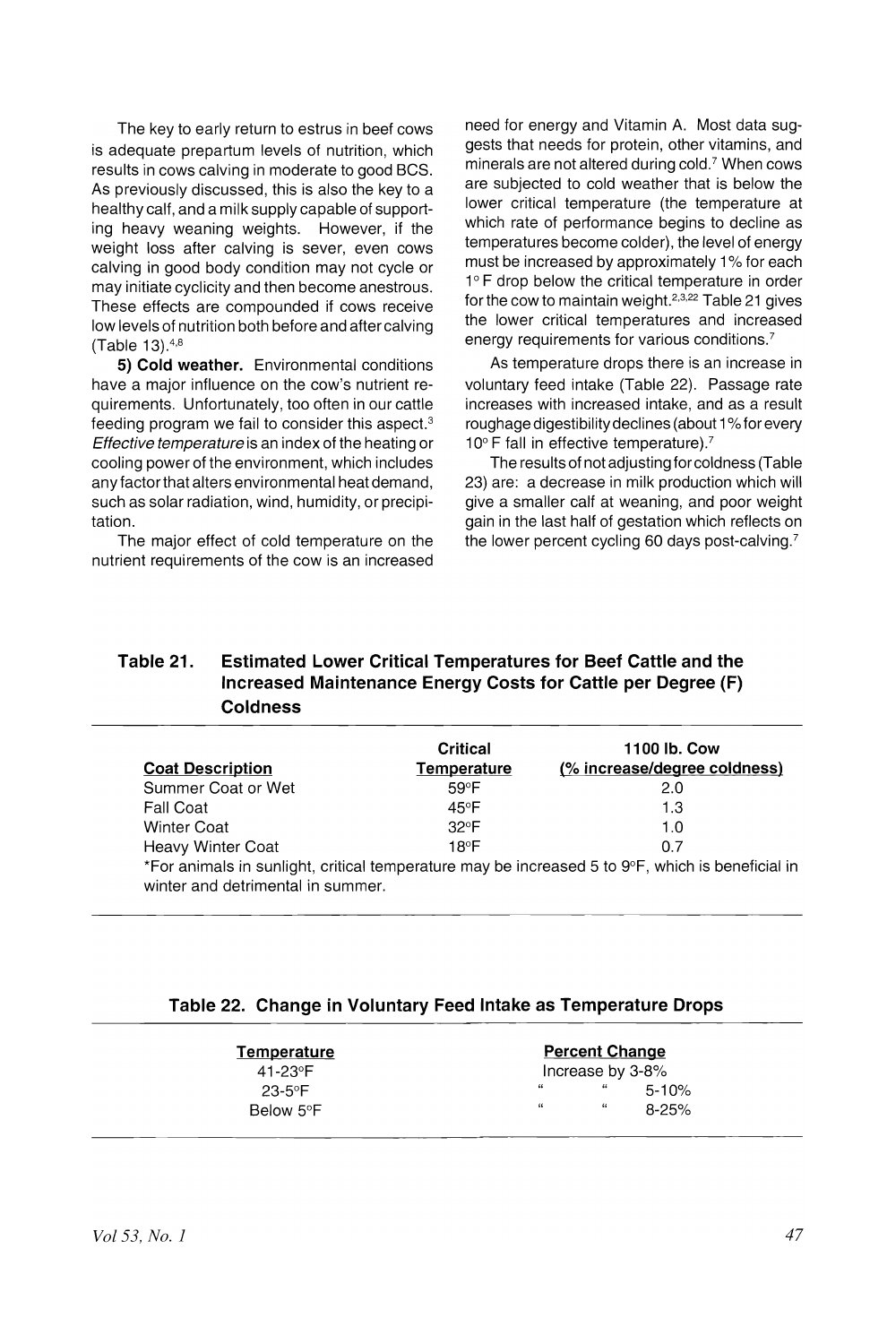|                             | <b>Ration Adjusted</b><br><b>For Coldness</b> | <b>Ration Not</b><br><b>Adjusted</b> |
|-----------------------------|-----------------------------------------------|--------------------------------------|
| Weight Change               |                                               |                                      |
| - during last 135           | $+115$ lbs                                    | $+26$ lbs                            |
| days of gestation           |                                               |                                      |
| - at weaning                | $-105$ "                                      | $-119$ "                             |
| Net Weight Change           | $+10$ "                                       | $-93$ "                              |
| Daily Milk Production       | $20.3$ "                                      | $17.5$ "                             |
| Percent Cycling in 60       | 82%                                           | 65%                                  |
| Days from Mean Calving Date |                                               |                                      |

## **Table 23. Results of Adjusting Feed Levels for Cows During Cold**

**6) Age of cow.** The age of the beef female will influence the energy requirement and to a greater extent the protein requirement. Young growing pregnant heifers are particularly susceptible to protein-energy malnutrition. NRC standards show that pregnant heifers, because of both growth and maintenance requirements, need considerably more energy and protein than mature pregnant cows (Table 24). If not fed accordingly, first calf heifers may be the first animals in a beef herd to exhibit signs of protein-energy malnutrition,<sup>23</sup> which may be reflected in a dramatic decrease in reproductive performance (Table 25).<sup>11</sup>

**PROTEIN.** The second most important nutrient in a cow herd nutrition program is protein. Protein plays an especially important role in lactation and growing animals. Protein deficiency symptoms include decreased growth and feed efficiency, anorexia, fatty liver, infertility, reduced fetal birth weight, the weak calf syndrome, and reduced milk production. Part of the reason for these effects is that inadequate protein intake will decrease the level of forage cows will consume, and thus alter energy and all other nutrient intake levels.3,4

### **Table 24. Nutrient Requirements of Different Maturity Beef Breeding Females**

|                                                                                                                          | <b>Body</b><br>Weight<br>(1b) | Met.<br>Energy<br>(Mcal/d) | Crude<br>Protein<br>(lb/d) | Drv<br><b>Matter</b><br>(lb/d) |
|--------------------------------------------------------------------------------------------------------------------------|-------------------------------|----------------------------|----------------------------|--------------------------------|
| Dry Pregnant Mature Cows<br>- middle third of pregnancy<br>- last third of pregnancy<br><b>Pregnant Yearling Heifers</b> | 1000<br>1000                  | 14.5<br>17.3               | 1.3<br>1.6                 | 18.1<br>19.6                   |
| - last third of pregnancy                                                                                                | 950                           | 21.3                       | 1.8                        | 20.0                           |

# **Table 25. Effect of Postpartum Energy Intake on Conception Rate in Two-Year-Old Heifers**

| <b>Feed Level</b> | <b>Percent Conceived by</b><br>120 Days After Calving |
|-------------------|-------------------------------------------------------|
| Low               | 64%                                                   |
| Medium            | 72%                                                   |
| High              | 87%                                                   |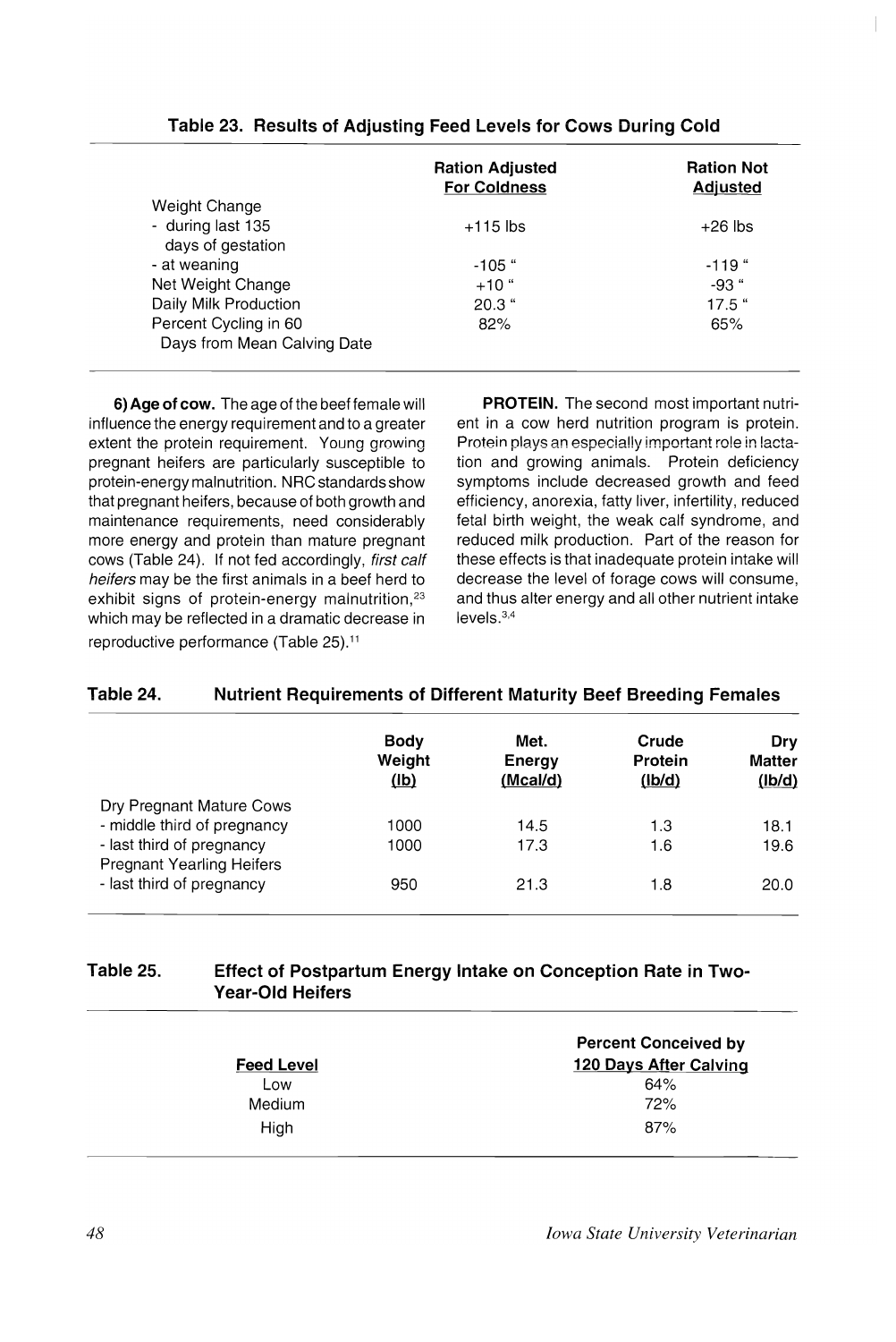It is a common error to overfeed protein to gestating beef cows and underfeed protein to lactating beef cows. In many cases protein supplementation is confused with better nutrition, resulting in energy deficits.<sup>3</sup>

Factors to consider on how much protein to feed to a cow herd are: 1) age of individual cows, 2) stage of production, 3) level of milk production, 4) type of forage being fed.<sup>3</sup>

1) Age of the cow. The age of the beef cow greatly influences the protein requirement. Young cattle that continue to grow and develop need more protein than mature cows (Table 24). For this reason, it is beneficial to have bred heifers separated from the mature cows.

2) Stage of production. Just as previously discussed for energy requirements, the protein requirement is dramatically affected by stage of production. As shown in Table 6, the protein requirement is lowest during Period 3 or midgestation period. It increases slowly as the cow approaches calving and then virtually doubles after the cow calves.<sup>3</sup>

If the cows are not fed adequate levels of protein prior to calving, an increased incidence of the weak calf syndrome can be expected. Inadequate levels of protein post calving will result in decreased milk production.<sup>3</sup>

3) Level of milk produced. As previously shown in Table 16, not only does the level of milk production influence energy requirements, but it also greatly influences protein requirements. Increasing production from 11 Ibs. of mill< to 22 Ibs. of milk, is accompanied by a 42% increase in the protein requirement. This reinforces the need to adjust protein in accordance with level of milk produced in our beef cow herds.<sup>3</sup>

4) Type of forage fed. A key factor influencing how much protein must be fed to a herd of cows is the type of forage that is being fed. There is a wide range in the type of forages that can be fed to cows during the wintering period, and protein levels on these forages should always be considered in determining how much supplemental protein to feed. $3$  If cows are consuming low amounts of a poor quality protein source, these cows are going to require a higher level of protein supplementation than cows on a higher quality feedstuff. Ingredient availability is highly variable and must be kept in mind when attempting to optimize beef cow production.

#### Summary

It is obvious that a very integral part of achieving the desired level of reproductive performance in a set of cows is having a sound and complete nutrition program. There are many management factors that can be implemented when a good nutrition program is in place that can further increase the reproductive status of a given herd. When a producer utilizes a short calving season, such as 45 to 70 days, it is easier to plan a sound nutrition program than when the cows calve over an extended period of time. When long calving seasons are used, averages are used in feeding the cows, and in many cases the cows are improperly fed. $3$  Not only does meeting the nutritional requirements become easier with a short calving season, but it also allows the cows more time to get back in shape before the start of breeding season. Providing the level of management needed to integrate these steps will increase fertility and overall production of the herd.

#### References

1. Mickelson WO, Paisley LG. Infertility in beef cows. Mod Vet Pract. 6(10):834-839. 1980.

2. Corah LR. Nutrition of beef cows for optimizing reproductive efficiency. Compend Contin Educ Pract Vet. 10(5):659-664. 1988.

3. Corah LR. Nutrition and its effect on reproductive performance in beef cattle. Kansas State University Publication: 1-14.

4. Spitzer JC. Influences of nutrition on reproduction in beef cattle. In: Morrow OA, (ed). Current Therapy in Theriogenology 2. Philadelphia: WB Saunders Co. 320-341. 1986.

5. Prince OK, Mickelson WO, Prince EG. The economics of reproductive beef management. The Bovine Practitioner. 22:92-97. 1987.

6. Walters OL, BurrellWS, WiltbankJN. Influence of exogenous steroids, nutrition, and calf removal on reproductive performance of anestrous beef cows. Theriogenology. 21 :395-406. 1984.